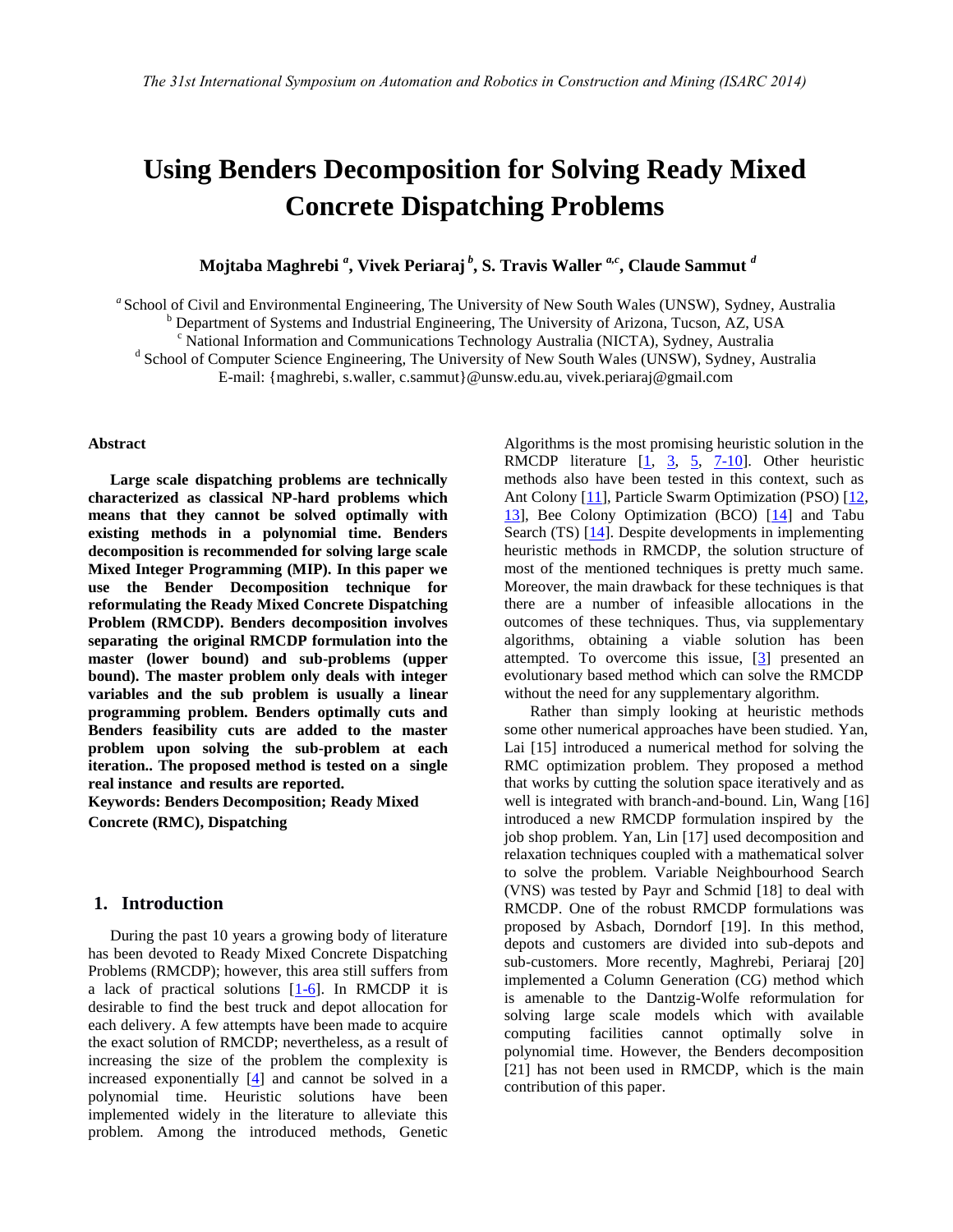#### **2. RMC [Ben](#page-8-5)ders Decomposition**

In 1962 [\[21\]](#page-8-6) Benders introduced a decomposition method for solving MIP which later was generalized by Geoffrion [22]. Benders' methodology involves decomposing the compact formulation into master (lower bound) and sub-problems (upper bound). The master problem is usually an integer programming problem and the sub-problem is usually a linear programming problem. In each iteration, the sub-problem is solved for a given solution of the master problem. If the sub-problem is optimal, then an extreme dual solution is used to form what is called a Benders optimality cut and added to the master problem. If the sub-problem is primal infeasible (or dual unbounded), then an unbounded extreme dual ray is used to form what is called a Benders feasibility cut and added to the master problem. The master and sub-problems are solved iteratively in this way until the bounds are [str](#page-7-1)e[ngthene](#page-7-8)[d and](#page-8-3) [the algo](#page-8-7)rithm converges.

A few RMCDP formulati[ons](#page-7-8) [hav](#page-8-1)[e be](#page-8-3)[en](#page-8-8) introduced, such as  $[5, 15-17, 19, 23-25]$ . To simplify the formulation in some methods  $[15, 17, 19, 26]$  the depots and customers are divided into a set of sub-depots and sub-customers, respectively based on the number of loads [at](#page-7-1) [dep](#page-8-3)ots and the number of required deliveries. The compact formulation of RMCDP can be stated as follows [4, 19] if we assume RMCDP as a graph  $G = (V, E)$  in which  $V$  is the set of vertices belonging to start points, customers, depots and end points  $V = \{u_s \cup C \cup D \cup v_f\}.$ Additionally,  $E$  is the set of edges belonging to the distance between vertices.

Minimize 
$$
\sum_{u} \sum_{v} \sum_{k} z_{uvk} x_{uvk} - \sum_{c} \beta_c y_c
$$
 (1)

Subject to:

$$
\sum_{u \in u_s} \sum_v x_{uvk} = 1 \forall k \in K \tag{2}
$$

$$
\sum_{u} \sum_{v \in v_f} x_{uvk} = 1 \forall k \in K \tag{3}
$$

$$
\sum_{u} \sum_{v} x_{uvk} - \sum_{v} \sum_{j} x_{vjk} = 0
$$
\n(4)

$$
\forall k \in K, v \in C \cup D
$$

$$
\sum_{u \in D} \sum_{k} x_{uvk} \le 1 \forall v \in C \tag{5}
$$

$$
\sum_{v \in C} \sum_{k} x_{uvk} \le 1 \forall u \in D \tag{6}
$$

$$
\sum_{u \in D} \sum_{k} q_k x_{uvk} \ge q_c y_c \forall c, v \in C \tag{7}
$$

$$
-M(1 - x_{uvk}) + s_u + t_{uvk} \le w_v - w_u \tag{8}
$$

$$
\forall (u,v,k) \in E
$$

$$
M(1 - x_{uvk}) + \gamma + s_u \ge w_v - w_u \tag{9}
$$

 $\forall (u, v, k) \in E$ 

$$
(10)
$$

 $x_{uvk} \in \{0,1\} \wedge y_c \in \{0,1\}$ 

In the RMCDP, the master problem consists of customer only constraints, depot only constraints, demand constraints, delivery constraints and perishability constraints involving only depot to customer arcs. The sub-problem consists of truck start constraints, truck finish constraints, customer flow constraints, depot flow constraints, time truck start constraints, time return constraints and time truck finish constraints.

# **2.1. Benders Master Problem:**

The master problem in RMCDP is a mixed integer programming model and involves assignment of depots and customers subject to the time requirements. The Benders master problem can be formally stated as follows:

Minimize 
$$
\sum_{u} \sum_{v} \sum_{k} z_{uvk} x_{uvk} - \sum_{c} \beta_c y_c + Z
$$
 (10)

Subject to:

$$
\sum_{u \in u_s} \sum_k x_{uvk} \le 1 \forall v \in C \tag{11}
$$

$$
\sum_{v \in C} \sum_{k} x_{uvk} \le 1 \forall u \in D \tag{12}
$$

$$
\sum_{u \in D} \sum_{k} q_k x_{uvk} \ge q_c y_c \forall c, v \in C
$$
\n(13)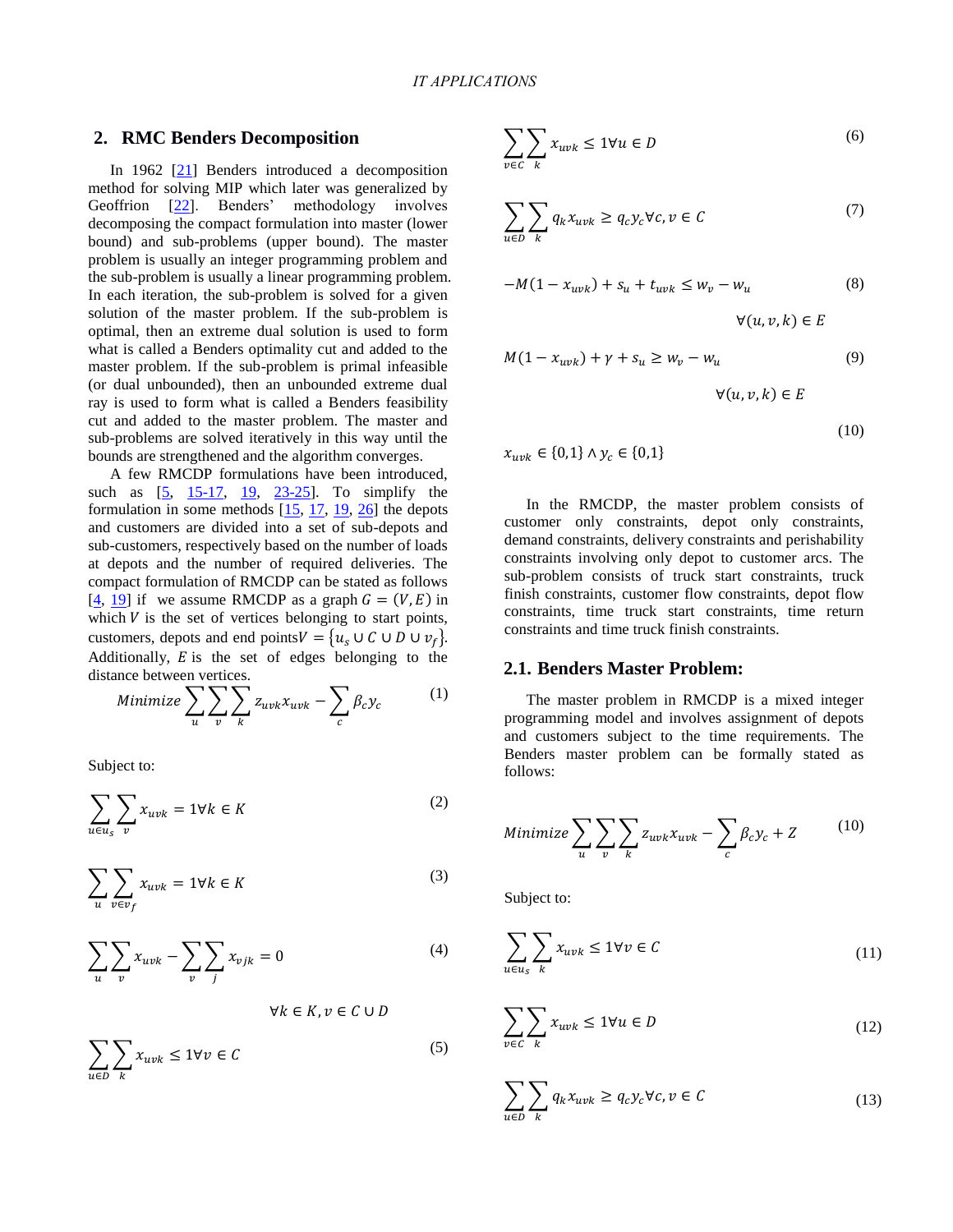$-M(1 - x_{uvk}) + s_u + t_{uvk} \leq w_v - w_u$  $\forall (u, v, k) \in E$ (14)

$$
Z = \sum_{k \in K} Z_k \tag{15}
$$

$$
w \in \Phi_k, y \in \Omega_k \forall k \in K \tag{15}
$$

$$
u \in D, v \in C, k \in K \tag{16}
$$

#### **2.2. Benders Sub-problem**

The sub-problem in RMCDP is an integer programming model. It can be solved as Minimum Cost Flow network problem that enables to exploit the integrality properties and so can be solved as a linear programming model. The Benders sub-problem can be formally stated as follows:

Minimize 
$$
\sum_{u} \sum_{v} \sum_{k} z_{uvk} x_{uvk}
$$
 (17)

Subject to:

$$
\sum_{u \in u_s} \sum_v x_{uvk} = 1 \forall k \in K \tag{18}
$$

$$
\sum_{u} \sum_{v \in v_f} x_{uvk} = 1 \forall k \in K \tag{19}
$$

$$
\sum_{u} \sum_{v} x_{uvk} - \sum_{v} \sum_{j} x_{vjk} = 0
$$
 (20)

$$
\forall k \in K, v \in C \cup D
$$

$$
0 \le x_{uvk} \le 1 \text{if } x_{uvk} \text{ is feasible} \tag{21}
$$

 $0 \le x_{uvk} \le 0$ if  $x_{uvk}$ isnot feasible (22)

 $u \in \mathcal{C}, v \in D, k \in K$  (23)

 $u \in u_s, v \in D, k \in K$  (24)

$$
u \in \mathcal{C}, v \in v_f, k \in K \tag{25}
$$

#### **3. Solution Approach**

The master problem is a mixed integer problem and can be solved using branch-and-cut [27]. The master problem can be considered as an assignment problem of depot to customer arcs, subject to demand constraints and

time restrictions. The sub-problem is solved at the truck level for a given set of optimal assignments associated with a given truck from the master problem. The optimal depots to customer arcs from the master problem determine the bounds of the customer service times at given customer locations. The delivery constraints affect the lower bound, while the perishability constraints affect the upper bound of the customer time. The start to depot arcs, customer to depot arcs and customer to finish arcs in the sub-problem are adjusted for their bounds based on the new bounds of the customer time obtained from the optimal solution of the master problem. The prerequisite for the sub-problem in the Benders solution framework is that it needs to be a linear programming model, such that its weak duality property can be used to derive [the](#page-8-9) Benders optimality and feasibility cuts. The sub-problem can be solved either by the network simplex method [28] or by using the LP optimizer (primal or dual) to obtain the extreme dual solution or extreme unbounded dual ray solution.

The following two integrality properties motivate solving the sub-problem using the network simplex optimizer or the LP optimizer (primal or dual). The first type of integrality property can be formally stated as follows:

 ${Co\{x \in X | Ax \leq B\}} = Co{x \in \{0,1\} \vee Ax \leq B\}$  (26)

and occurs when the optimal objective of the linear programming relaxation with real solution is same as the optimal objective with integer solution. The second type of integrality property can be formally stated as follows:

$$
minimize \{cx : Ax = b, l \le x \le u\} \tag{27}
$$

and is bounded from below on the feasible region; if the problem has a feasible solution, and the vectors  $b, l$ and  $u$  are integers, then the problem has at least one integer optimum solution.

## **3.1. Optimality Cuts**

From an extreme dual solution of the sub-problem, the following Benders optimality cut is added to the master problem. Let,

 $\Pi_k$  be the extreme dual associated with the truck start constraint  $(2)$  for the truck  $k$ .

 $\lambda_k$  be the extreme dual associated with the truck finish constraint (3) for the truck  $k$ .

 $\theta_{dk}$ be the extreme dual associated with the depot flow constraint (4) for the truck  $k$ .

 $\theta_{ck}$  be the extreme dual associated with the customer flow constraint (4) for the truck  $k$ .

 $\sigma_k$  be the sum of extreme duals associated with bound constraints of the arcs in the sub-problem for the truck $k$ .

$$
\theta_{uk} \times x_{uvk} - \theta_{vk} \times x_{uvk} + Z_k
$$
  
\n
$$
\geq (\pi_k - \lambda_k) + \sigma_k
$$
  
\n
$$
\forall u \in D, v \in C, k \in K
$$
\n(28)

Each optimality cut for a given truck  $k$  is added to the set  $\Omega_k$ . The convergence of the algorithm is defined by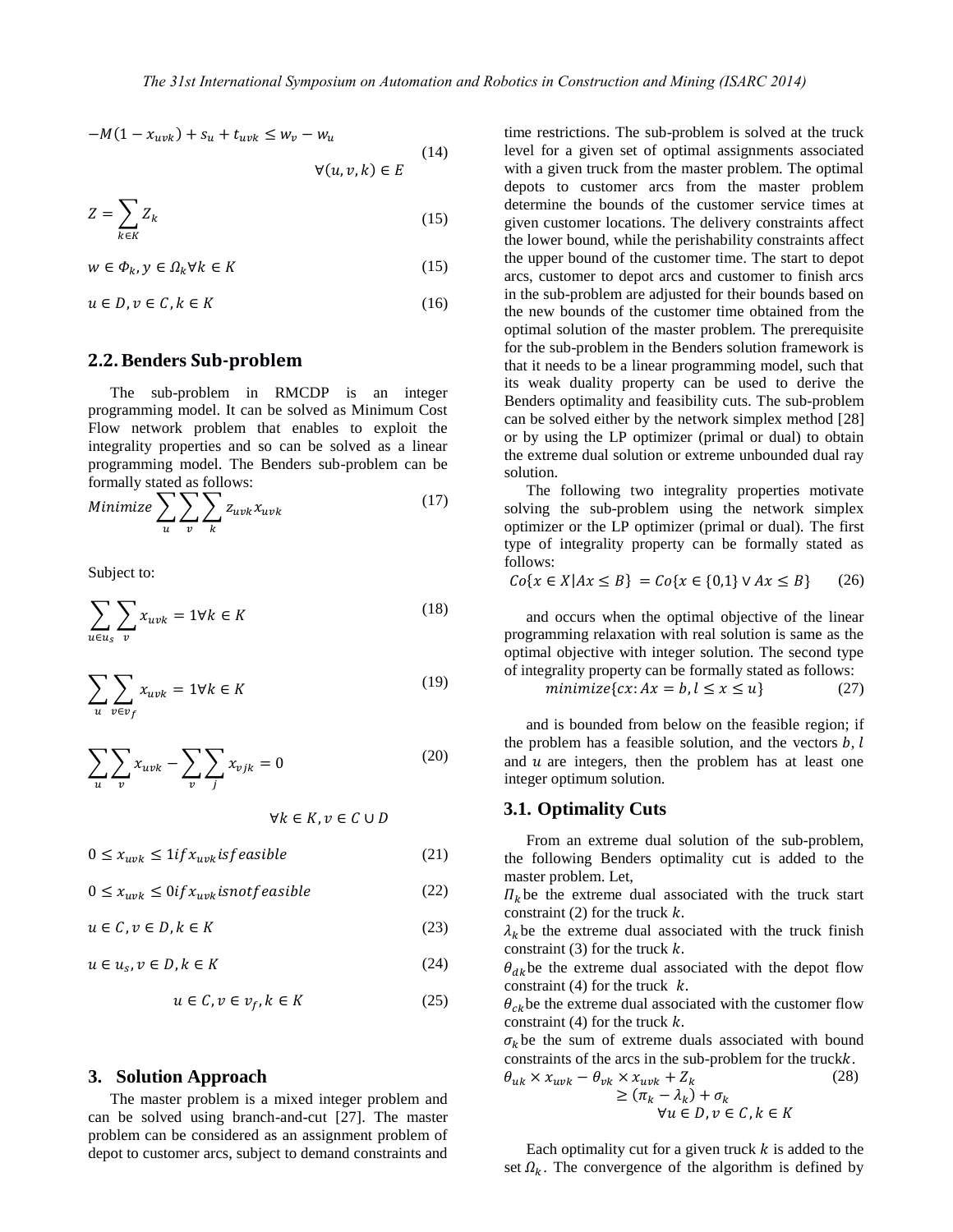the value of the variable  $Z$ . This variable is sometimes called the approximation variable or the recourse function in the Benders decomposition context and is a measure of the dual objective of the sub-problem. As each optimality cut added to the master problem attempt to improve the value of this bound and thus convergence of algorithm can be stated when the value of  $Z$  is equal to or within a specified tolerance of the objective value of the sub-problem.

## **3.2. Feasibility Cuts**

From an unbounded dual ray solution of the sub-problem, the following Benders feasibility cut is added to the master problem. Let,

 $\pi_k$  be the extreme ray associated with the truck start constraint (2) for the truck k.

 $\lambda_k$  be the extreme ray associated with the truck finish constraint  $(3)$  for the truck k.

 $\theta_{\rm dk}$  be the extreme ray associated with the depot flow constraint (4) for the truck k.

 $\theta_{ck}$  be the extreme ray associated with the customer flow constraint (34) for the truck k.

 $\sigma_k$ be the sum of extreme rays associated with the bound constraints of the arcs in the sub-problem for the truck

$$
\theta_{uk} \times x_{uvk} - \theta_{vk} \times x_{uvk} \ge (\pi_k - \lambda_k) + \sigma_k \tag{28}
$$
  
 
$$
\forall u \in D, v \in C, k \in K
$$

Each feasibility cut for a given truck  $k$  is added to the set  $\Phi_{\rm k}$ 

This process is terminated when the model converges.

#### **4. Case Study**

The proposed Benders decomposition is tested by field data which belong to an active RMC with three active depots and around 50 trucks. From the available dataset, the data from a day on which 22 customers were to be supplied was selected for further studies. Among the customers, 2 needed 3 deliveries and 4 needed 2 deliveries, while the remainder only needed 1 delivery. The authors believe that this instance is not a very complex RMCDP problem; however, the main goal in selecting a small instance is to provide an opportunity to investigate all aspects of RMC resource allocations in detail.

The algorithm was developed in  $C_{++}$  and tested on a RedHat(R) CentOS(R)5.9 Linux server with 8 3.60GHz Intel(R) Xeon(R) CPUs and a 188 GB physical memory. The IBM CPLEX ™ version 12.5.0.0 with parallel optimizers using up to 8 threads was used in the study.

The most important criteria in optimization is the value of the objective function. In Figure 1 the trend of the objective function inclusive of  $Z$  is shown and in Figure 2 the best solution obtained so far over iterations is illustrated. As mentioned above, computing time is a challenge for RMCDP. Figure 3 focuses on this issue by depicting the cumulative elapsed time over the iterations. Now, the obtained solution will be discussed. According to the RMCDP the graph  $G$  includes 4 types of arcs:

Start  $\rightarrow$  Depot (Empty truck) Depot  $\rightarrow$  Customer (Hauling concrete)  $Customer\rightarrow$ Depot (Empty truck) Customer $\rightarrow$ End

The models must find feasible arcs for all assigned trucks at minimum cost. The obtained solutions are shown in Figure 4 and Figure 5. In these two figures, the blue dots are depots and red dots are customers. An arc that connects a depot to a customer also represents the travel distance between these two locations. The thickness of an arc shows the number of trucks using that route, and similarly the size of red dots (customers) represents the number of required deliveries.

 Figure 5 similarly shows the travel distance between customers (after unloading the concrete) to depots for loading fresh concrete.

 In the test instance, 17 trucks were available and the model used all of them (Figure 6). Although there is the possibility of using fewer trucks to serve all customers, minimizing the number of trucks has not been associated with the objective function.

# **5. Conclusion**

The application of Benders' decomposition to the Ready Mixed Concrete Dispatching Problem (RMCDP) has been studied in this paper. Optimally solving larger scales of RMCDP was the main motivation for this approach. Benders decomposed the original RMCDP formulation into the master (lower bound) and subproblems (upper bound). In the master problem only discrete variables are dealt with, and the sub-problem is usually a linear programming problem. A Benders optimal cut is added to the model in each iteration, if the sub-problem obtained a feasible solution. Also, a Benders feasibility cut is added if the sub-problem is unbounded or infeasible. This process is iteratively continued until the problem converges. The Benders formulation of RMCDP was presented in this paper and tested by a real instance. Moreover, the trends of objective function, best solution as well as elapsed time over iterations were illustrated. This paper aimed to show how Benders decomposition can be implemented in RMCDP to obtain an optimum solution or near optimum in a practical time. The future research could involve improving the convergence rate for larger problems by devising hybrid methods to minimize the effect of combinatorial aspect of the RMCDP.

#### **Acknowledgement**

NICTA is funded by the Australian Department of Communications and the Australian Research Council through the ICT Centre of Excellence program.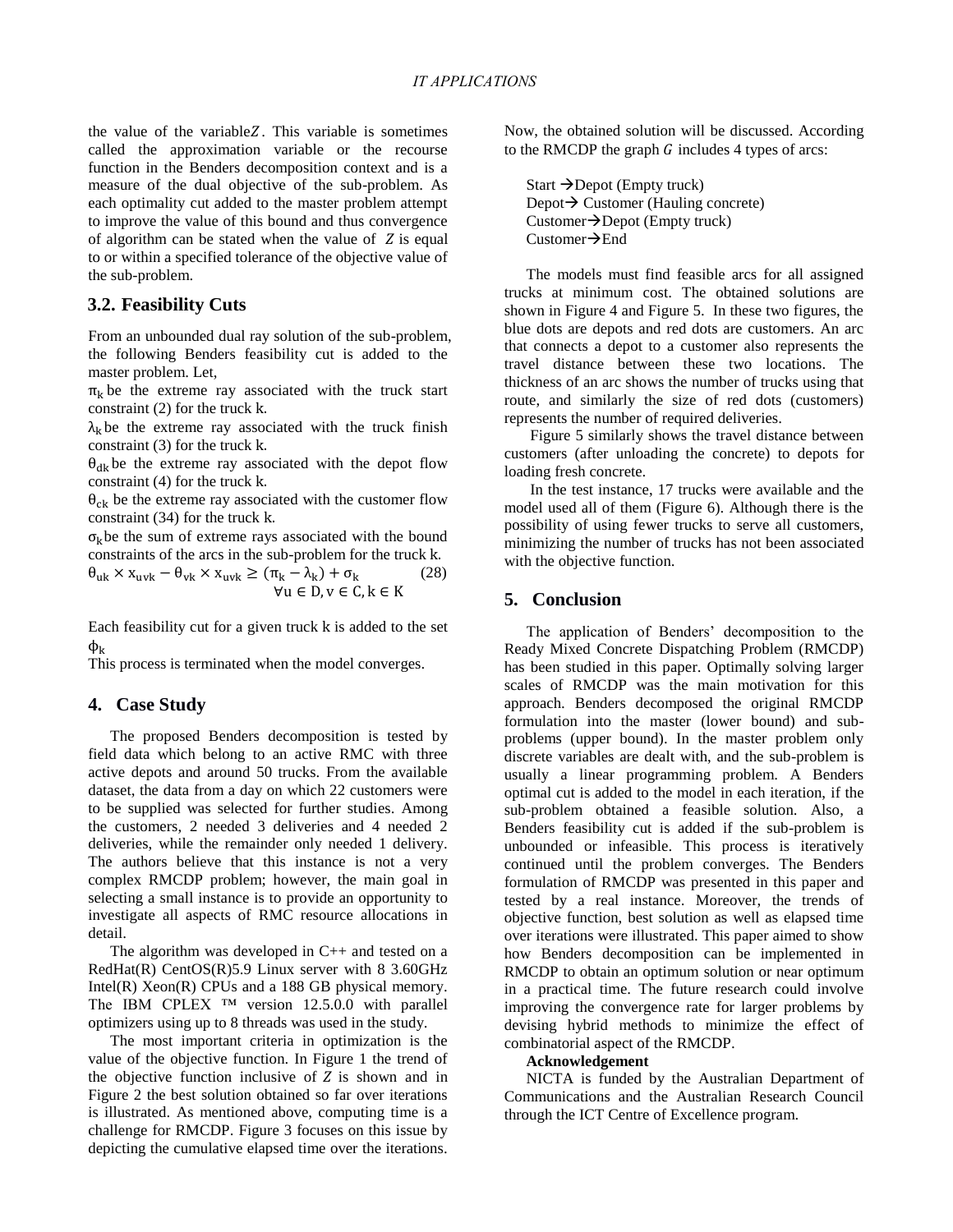

Figure 1. Objective of master problem



Figure 2. Best solution obtained over iterations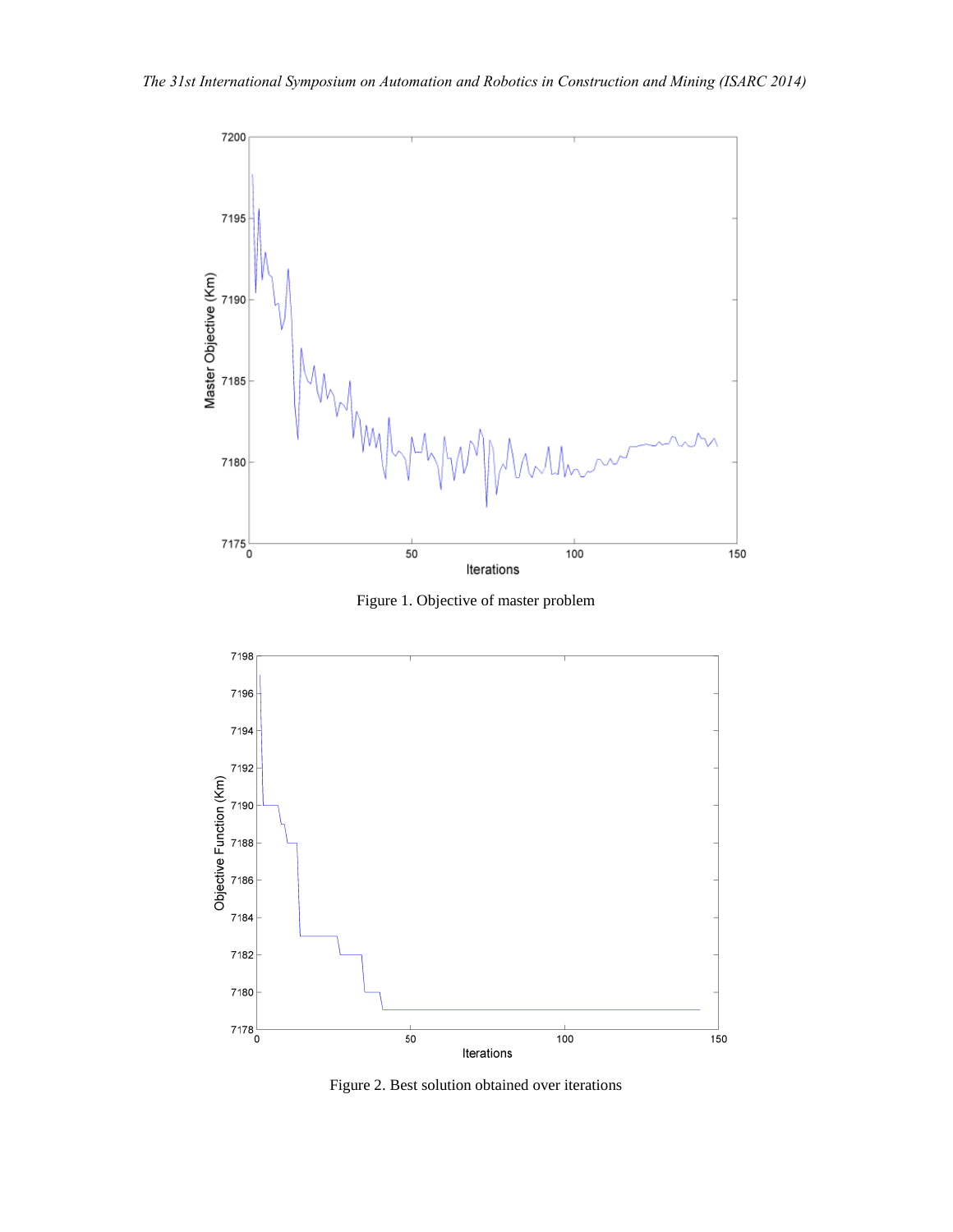





Figure 4. Travel between depots (blue dots) and customers (red dots)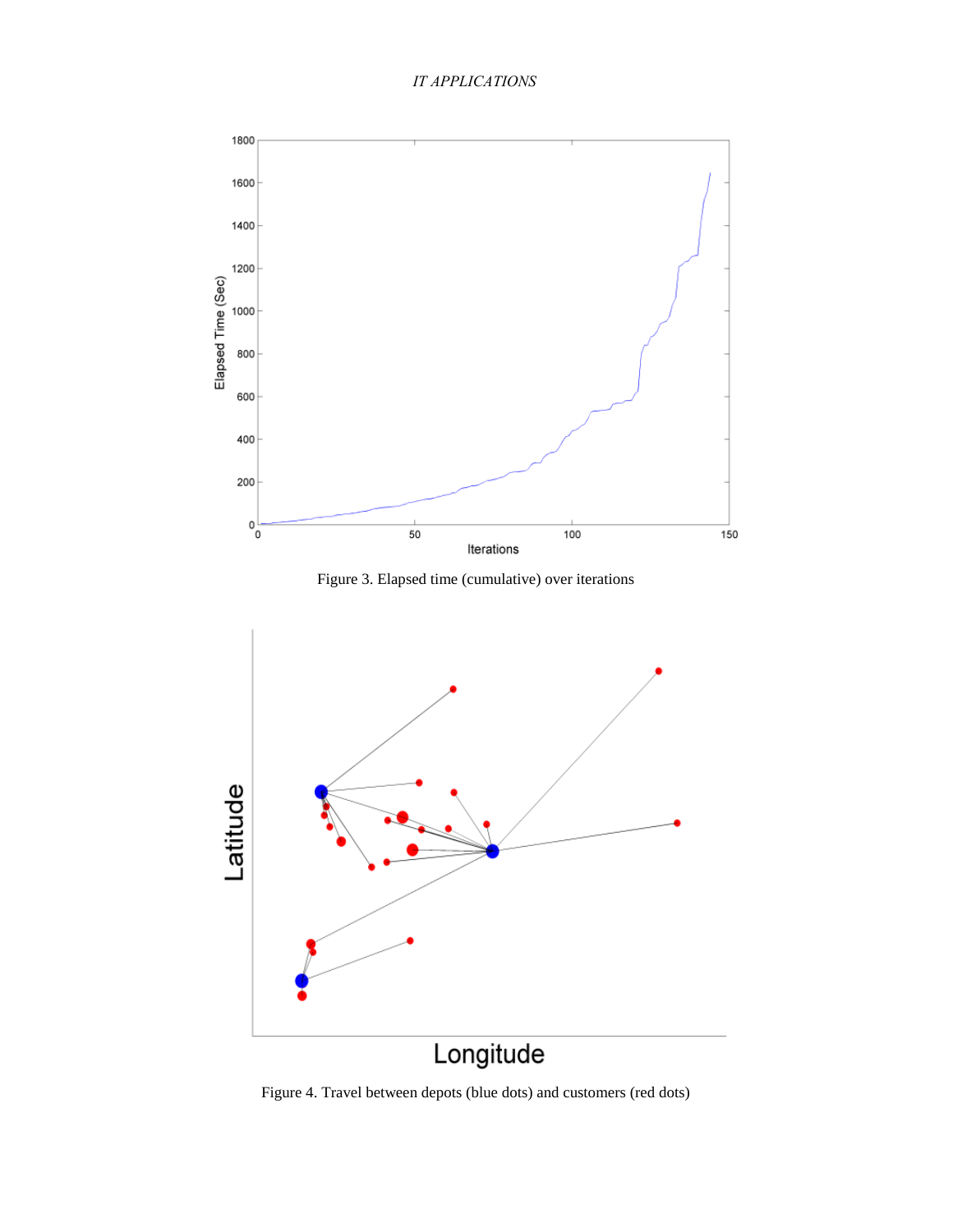

# Longitude

Figure 5. Travel between customers (re d dots) and depots (blue dots)



Figure 6. Schedule of Trucks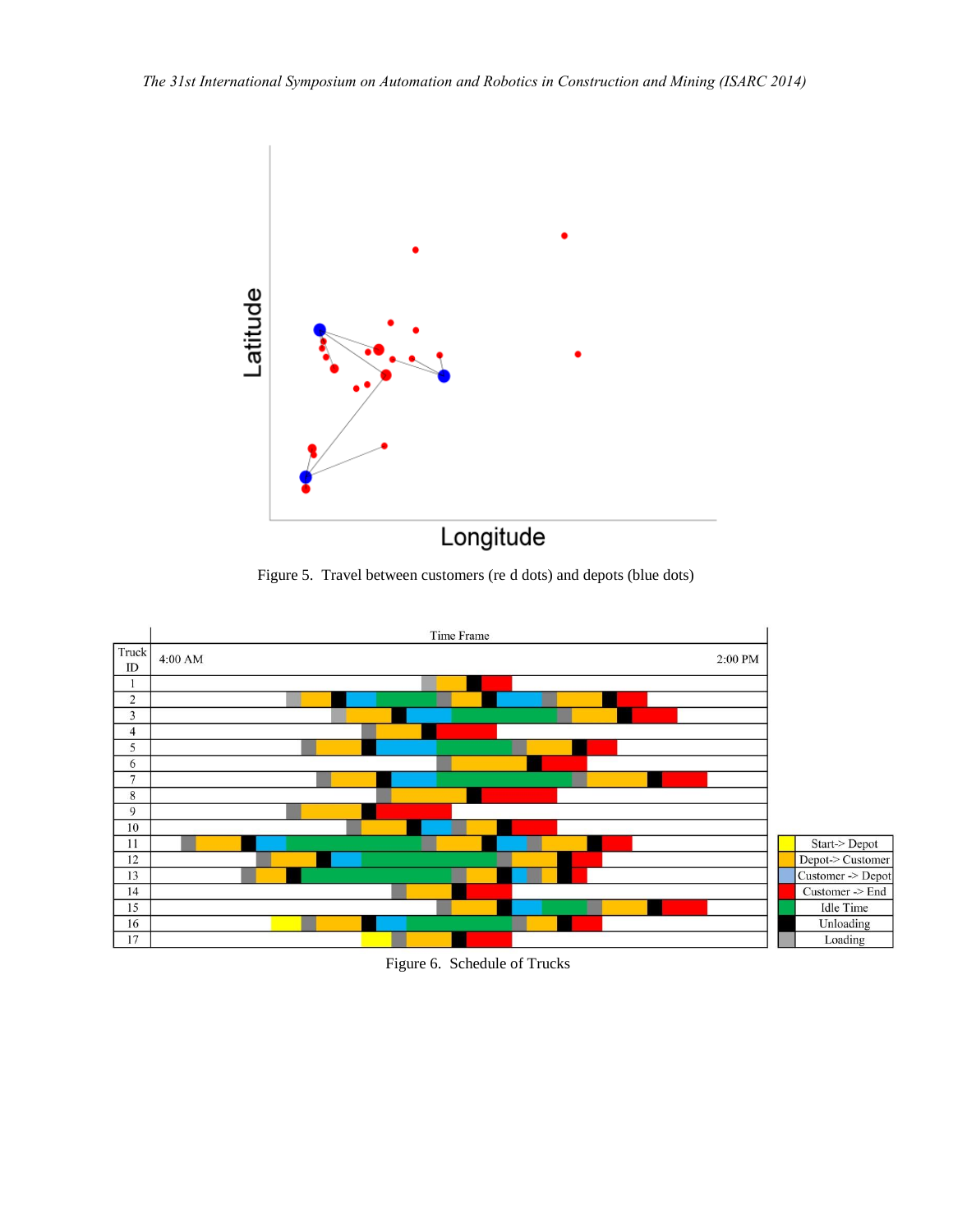# **Notations**

- **C** Set of customers
- $C_k$  Set of customers visited by a truck k
- **D** Set of depots
- $D_k$  Set of depots visited by truck k
- **K** Set of vehicles
- **U<sup>s</sup>** Set of starting points
- **V<sup>f</sup>** Set of ending points
- **S<sub>u</sub>** Service time at the depot u
- **t**<sub>uvk</sub> Travel time between u and v with vehicle k
- **q<sup>k</sup>** Maximum capacity of vehicle k
- **q<sup>c</sup>** Demand of customer c
- **w<sup>u</sup>** Time at node u
- **β<sup>c</sup>** Penalty for not satisfying the customer c
- **M** A large constant
- **Y** Maximum time to haul the concrete
- $\mathbf{x}_{\text{uvk}}$  1 if route between u and v with vehicle k is selected, 0 otherwise
- **y<sup>c</sup>** 1 if total demand of customer c is supplied, 0 otherwise
- **z**<sub>uvk</sub> Cost of travel between u and v with vehicle k

# **References**

- <span id="page-7-0"></span>[1] Feng, C.-W., T.-M. Cheng, and H.-T. Wu, *Optimizing the schedule of dispatching RMC trucks through genetic algorithms.* Automation in Construction, 2004. **13**(3): p. 327-340.
- [2] Maghrebi, M., C. Sammut, and T. Waller, Reconstruction of an Expert's Decision Making Expertise in Concrete Dispatching by Machine Learning. Journal of Civil Engineering and Architecture, 2013. 7(12): p. 1540-1547.
- <span id="page-7-2"></span>[3] Maghrebi, M., T. Waller, and C. Sammut. Scheduling Concrete Delivery Problems by a Robust Meta Heuristic Method. in Computer Modeling and Simulation (EMS), 2013 Seventh UKSim/AMSS European Symposium on. 2013. Manchester, UK: IEEE UK & RI Computer Chapter.
- <span id="page-7-1"></span>[4] Maghrebi, M., T. Waller, and C. Sammut, Assessing the Accuracy of Expert-based Decisions in the Dispatching of Ready Mixed Concrete. ASCE Journal of construction engineering and management, 2014, 140 (6), p.1-7
- [5] Naso, D., et al., Genetic algorithms for supply-chain scheduling: A case study in the distribution of ready-mixed concrete. European Journal of

Operational Research, 2007. **177**(3): p. 2069-2099.

- [6] Tatum, C., et al., *Systems analysis of technical advancement in earthmoving equipment.* Journal of construction engineering and management, 2006. **132**(9): p. 976-986.
- <span id="page-7-3"></span>[7] Garcia, J., et al. Coordinated scheduling of production and delivery from multiple plants and with time windows using genetic algorithms. in Neural Information Processing, 2002. ICONIP'02. Proceedings of the 9th International Conference on. 2002. IEEE.
- [8] Cao, M., M. Lu, and J.-p. Zhang. Concrete plant operations optimization using combined simulation and genetic algorithms. in Machine Learning and Cybernetics, 2004. Proceedings of 2004 International Conference on. 2004. IEEE.
- [9] Chen, H.-K., C.-F. Hsueh, and M.-S. Chang, *Production scheduling and vehicle routing with time windows for perishable food products.* Computers & operations research, 2009. **36**(7): p. 2311-2319.
- [10] Lu, M. and H.-C. Lam. Optimized concrete delivery scheduling using combined simulation and genetic algorithms. in Proceedings of the 37th conference on Winter simulation. 2005. Winter Simulation Conference.
- <span id="page-7-4"></span>[11] Silva, C.A., et al. Concrete Delivery using a combination of GA and ACO. in Decision and Control, 2005 and 2005 European Control Conference. CDC-ECC '05. 44th IEEE Conference on. 2005.
- <span id="page-7-5"></span>[12] Pan, L., et al. Scheduling of dispatching Ready Mixed Concrete trucks trough Discrete Particle Swarm Optimization. in Systems Man and Cybernetics (SMC), 2010 IEEE International Conference on. 2010.
- <span id="page-7-6"></span>[13] Lu, M. HKCONSIM: a simulation platform for planning and optimizing concrete plant operations in Hong Kong. in Proceedings of International Conference on Innovation and Sustainable Development of Civil Engineering in the 21st Century. 2002.
- <span id="page-7-7"></span>[14] Srichandum, S. and T. Rujirayanyong, Production scheduling for dispatching ready mixed concrete trucks using bee colony optimization. Am. J. Engg. & Applied Sci, 2010. **3**(1): p. 823-830.
- <span id="page-7-8"></span>[15] Yan, S., W. Lai, and M. Chen, *Production scheduling and truck dispatching of ready mixed concrete.* Transportation Research Part E: Logistics and Transportation Review, 2008. **44**(1): p. 164-179.